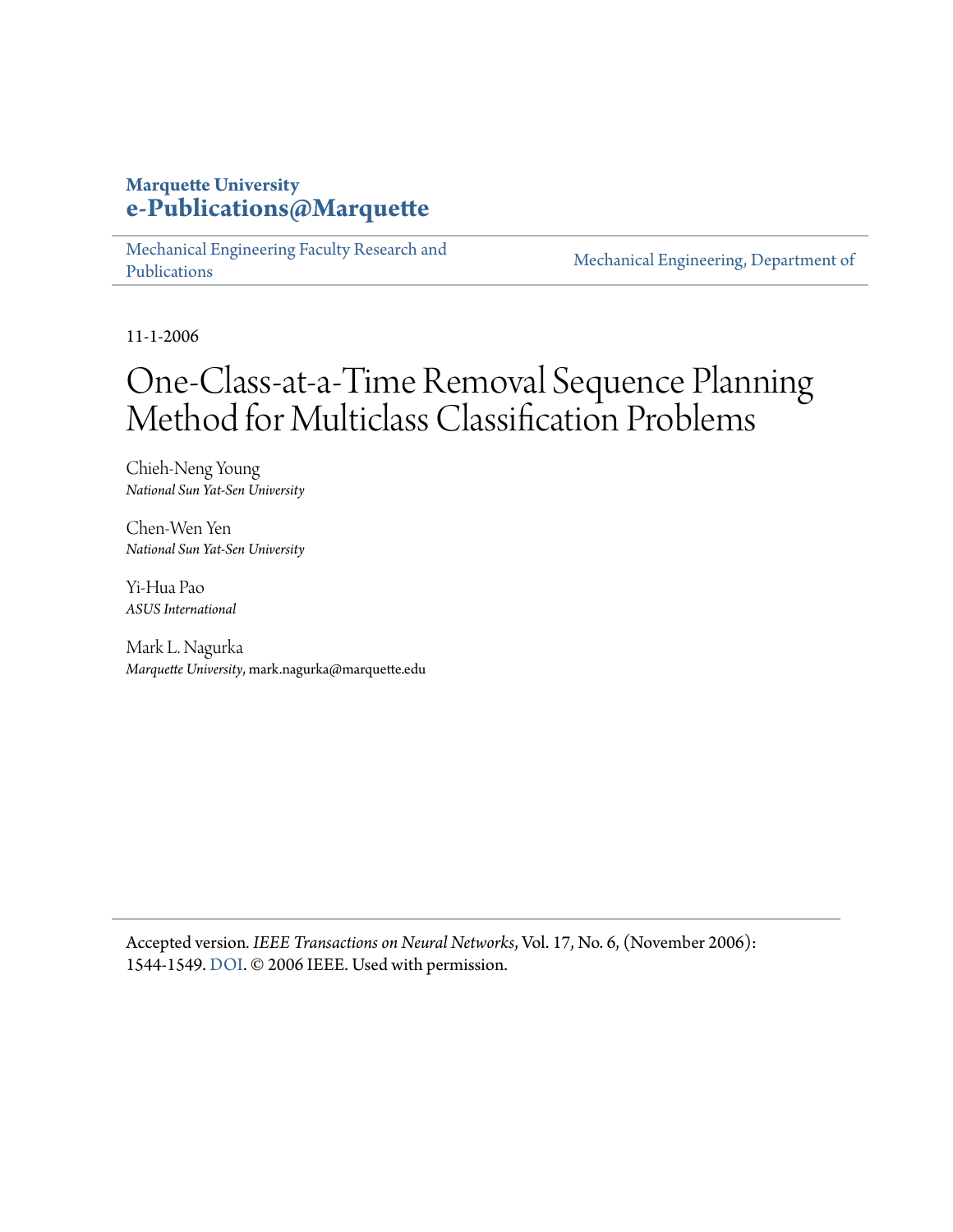#### **Marquette University**

## **e-Publications@Marquette**

## *Mechanical Engineering Faculty Research and Publications/College of Engineering*

*This paper is NOT THE PUBLISHED VERSION;* **but the author's final, peer-reviewed manuscript.** The published version may be accessed by following the link in the citation below.

*IEEE Transactions on Neural Networks*, Vol. 17, No. 6 (2006): 1544-1549. DOI. This article is © IEEE and permission has been granted for this version to appear in [e-Publications@Marquette.](http://epublications.marquette.edu/) IEEE does not grant permission for this article to be further copied/distributed or hosted elsewhere without the express permission from IEEE.

# One-Class-at-a-Time Removal Sequence Planning Method for Multiclass Classification Problems

#### Chieh-neng Young

Department of Mechanical and Electro-Mechanical Engineering, National Sun Yat-Sen University, Kaohsiung 80424, Taiwan, R.O.C.

#### Chen-wen Yen

Department of Mechanical and Electro-Mechanical Engineering, National Sun Yat-Sen University, Kaohsiung 80424, Taiwan, R.O.C.

Yi-hua Pao Department of Mechanical and Electro-Mechanical Engineering, National Sun Yat-Sen University, Kaohsiung 80424, Taiwan, R.O.C.

Mark L. Nagurka Department of Mechanical and Industrial Engineering, Marquette University, Milwaukee, WI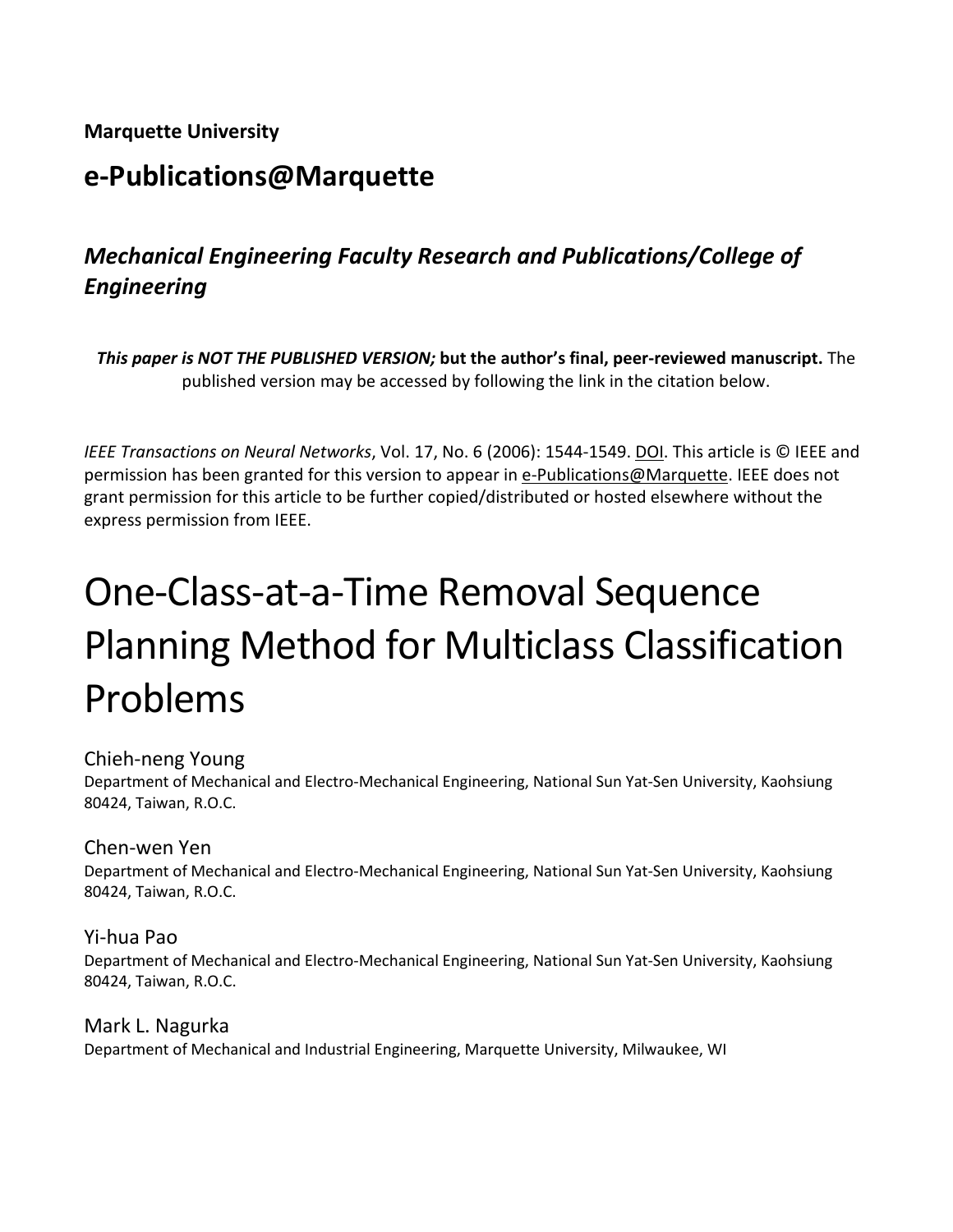#### Abstract

Using dynamic programming, this work develops a one-class-at-a-time removal sequence planning method to decompose a multiclass classification problem into a series of two-class problems. Compared with previous decomposition methods, the approach has the following distinct features. First, under the one-class-at-a-time framework, the approach guarantees the optimality of the decomposition. Second, for a  $K$ class problem, the number of binary classifiers required by the method is only  $K - 1$ . Third, to achieve higher classification accuracy, the approach can easily be adapted to form a committee machine. A drawback of the approach is that its computational burden increases rapidly with the number of classes. To resolve this difficulty, a partial decomposition technique is introduced that reduces the computational cost by generating a suboptimal solution. Experimental results demonstrate that the proposed approach consistently outperforms two conventional decomposition methods

#### SECTION I. Introduction

A classification problem deals with objects or events to be classified. Such a problem assumes the existence of a known set of  $K$  classes

$$
\mathbf{C} = \{C_1 C_2 \dots C_K\}
$$

where C is the set of known classes and the elements  $C_k$  of C are called classes. A class can be defined as a pair of variables

$$
Pattern = [x, C_k]
$$

where x is the feature vector that characterizes the property of  $C_k$ . The goal of classification is to find a decision boundary in the feature space in order to recognize the class  $C_k$  when a feature vector xis present. This mapping can be constructed by a learning-from-example approach where samples with known classes are given. A classifier can then be designed to find the decision boundary in order to infer the class of unknown samples.

A direct approach for multiclass classification problems is to use a single classifier to try to distinguish all classes simultaneously. To adapt neural networks to such problems, an approach is to assign a binary string to each class as the target output. To enhance its performance, these binary strings can be designed with errorcorrection [1]–[2][3], so that errors by a few of the binary numbers can be recovered. Nevertheless, separating many classes at one time is still a very challenging task since the complexity of the decision boundary often increases with the number of classes. In responding to this difficulty, two decomposition methods have been proposed. The basic idea of these methods is to convert a multiclass problem ( $K \geq 3$ ) into a number of twoclass problems ( $K = 2$ ). In this work, the two classes associated with a two-class problem are referred to as the true and the false classes, respectively.

The one-against-all (1-a-a) method (e.g., [4]) converts a  $K$ -class problem into  $K$ two-class problems. In particular, the *i*th binary classifier used by the 1-a-a method is designed by choosing  $C_i$  as the true class, whereas the union of the remaining classes (denoted as  $\overline{C_i}$ ) is the false class. A sample is assigned to  $C_i$  when the *i*th binary classifier has the largest true class output. Despite the fact that the 1-a-a method only needs to solve two-class problems one at a time, the training sets of all these two-class problems still come from the union of the same large number of classes associated with the original multiclass problem. As a result, many of the converted two-class problems can still be very difficult to solve.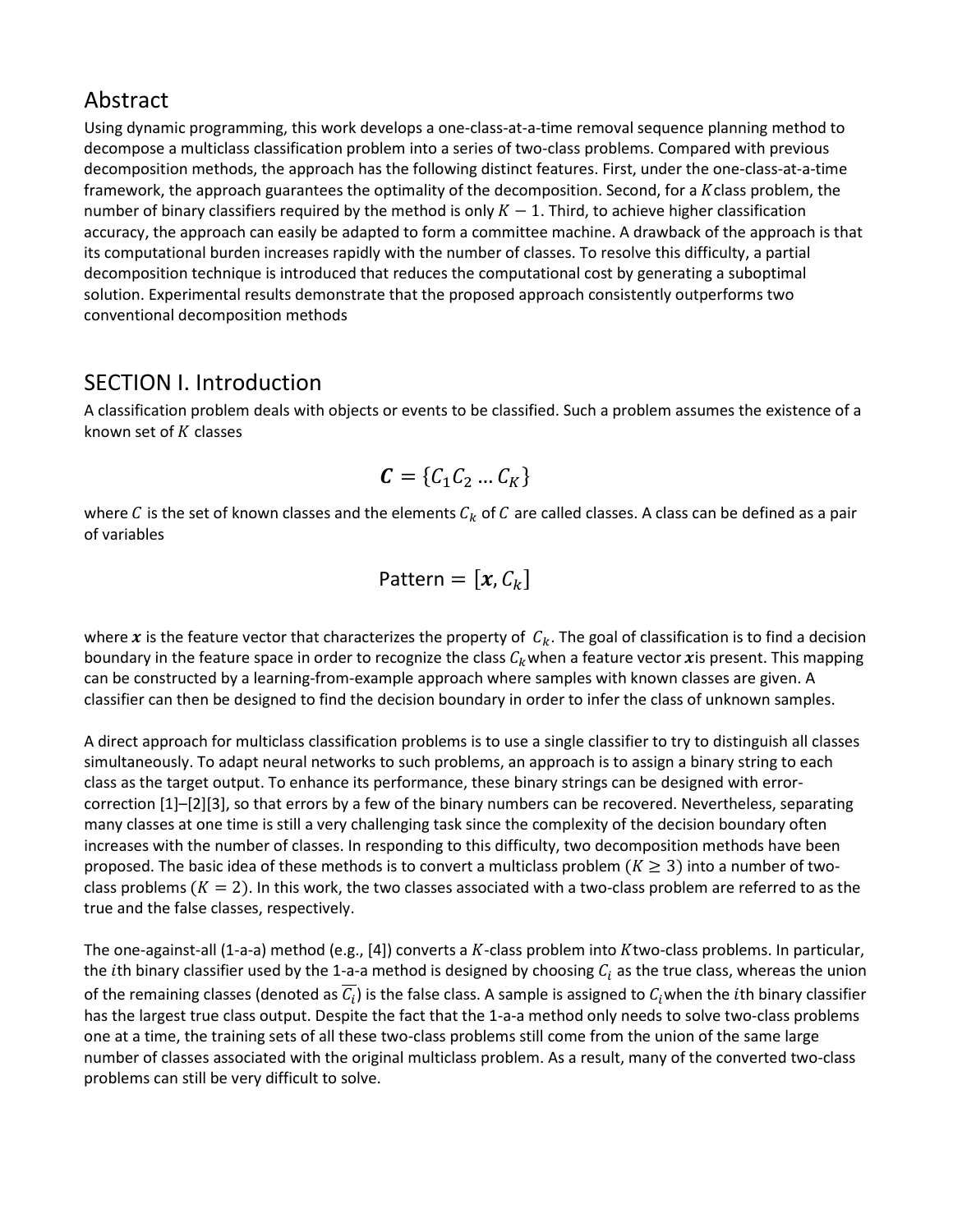By trying to distinguish every set of  $C_i$  from  $C_i$  for  $i, j = 1, ..., K$  and  $i > j$ , the one-against-one (1-a-1) method (e.g., [5]) splits a Kclass problem into  $K(K-1)/2$  two-class problems. In performing a classification, the 1-a-1 method assigns a sample to the class that has won the largest number of true class votes. Compared with the two-class problems of the 1-a-a method, the two-class problems of the 1-a-1 method are often easier to solve since the decision boundary between  $C_i$  and  $C_j$  is expected to be less complex than the decision boundary that separates  $C_i$  and  $\overline{C_i}$  (which contains  $C_i$  as well as all the remaining classes). This observation is supported by several experimental results (e.g., [3], [6]). A tradeoff of this improvement is that the number of classifiers increases from  $K$  to  $K(K - 1)/2$ . Another problem of the 1-a-1 method comes from the ineffective results produced by some of its classifiers. Specifically, a binary classifier trained by samples from  $C_i$  and  $C_j$  can produce unreliable classification results if it is used to determine the membership of  $C_k$  samples for  $k \neq j$  and  $k \neq i$ . This "ineffective decision" problem will be addressed again in Section III.

A goal of this work is to develop an alternative decomposition method that requires fewer classifiers than the 1 a-a method and achieves higher classification accuracy than the 1-a-1 method. The paper is organized as follows. The basic idea of the proposed approach is presented in Section II. To reduce the computational cost and improve the classification accuracy, two variations of the approach are introduced in Section III. Section IV presents experimental results that demonstrate the efficiency and accuracy of the methods, and conclusions are given in Section V.

### SECTION II. One-Class-at-a-Time Approach

To perform the decomposition, in the proposed approach, a binary classifier is first designed for  $C_i$  and  $\overline{C_i}$  for every  $C_i$ . Next, for every  $\overline{C_i}$ , a binary classifier is developed to classify  $C_j$  and  $\overline{C_{ij}}$  for every  $j \neq i$ . Note that  $\overline{C_{ij}}$ represents a class obtained by removing  $C_i$  and  $C_j$  from C. This one-class-at-a-time removal procedure is continued until all classes have been classified. This procedure requires only  $K - 1$  binary classifiers.

The critical issue of this one-class-at-a-time approach is the planning of the removal sequence. It is very likely that a cleverly arranged sequence can simplify the classification problem. To illustrate this possibility, an artificial problem of separating five classes based on two features, as shown in Fig. 1, is considered. To tackle this problem, it is assumed that  $C_1, C_2, C_3$ , and  $C_4$  can be removed one-at-a-time from the training set, as illustrated in Fig. 2. For simplicity, this work uses a sequence of 12345→2345→345→45 to represent the removal sequence of Fig. 2. From Fig. 1, it is easy to see that the four two-class problems associated with this removal sequence are all linearly separable and thus easy to solve. In contrast, a nonlinear decision boundary is required in trying to perform an operation of 12345  $\rightarrow$  1245 to separate  $C_3$  and  $\overline{C_3}$ .



**Fig. 1.** Artificial five-class problem.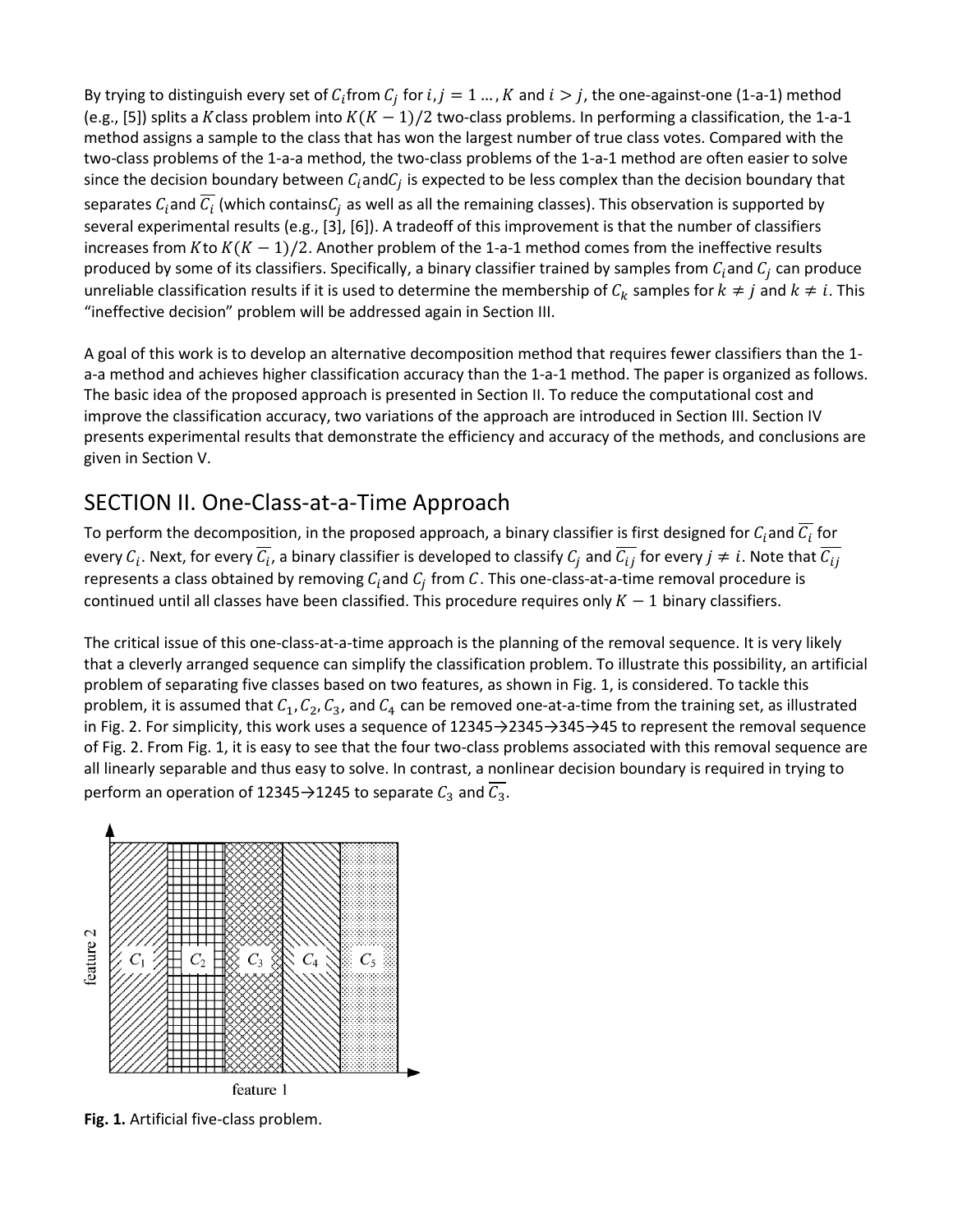

**Fig. 2.** One-class-at-a-time removal sequence for a five-class problem.

Searching an optimal removal sequence for this problem can be formulated as a multistage decision-making problem (e.g., [7]). In particular, a Kclass problem can be decomposed into a decision-making problem of  $K - 1$ stages. Fig. 3 depicts such a multistage decision-making problem for a five-class problem. Essentially, each path that connects the starting and ending nodes of Fig. 3 represents a possible one-class-at-a-time solution for the given multiclass problem. In addition, the tree structure (also called version space in machine learning literature) of Fig. 3 contains all such possible solutions. For each stage, the decision that must be made is which class to be removed from the remaining training set so that the cost function can be minimized. Since the goal is to minimize the classification error, this work specifies the cost function as the number of misclassified samples.



**Fig. 3.** Tree structure containing all possible one-class-at-a-time solutions for a five-class problem.

Based on the principle of optimality, dynamic programming (DP) can be used to find the global optimal solution for the multistage decision-making problem. For the multiclass classification problem under consideration, the principle of optimality yields the following recurrence relation: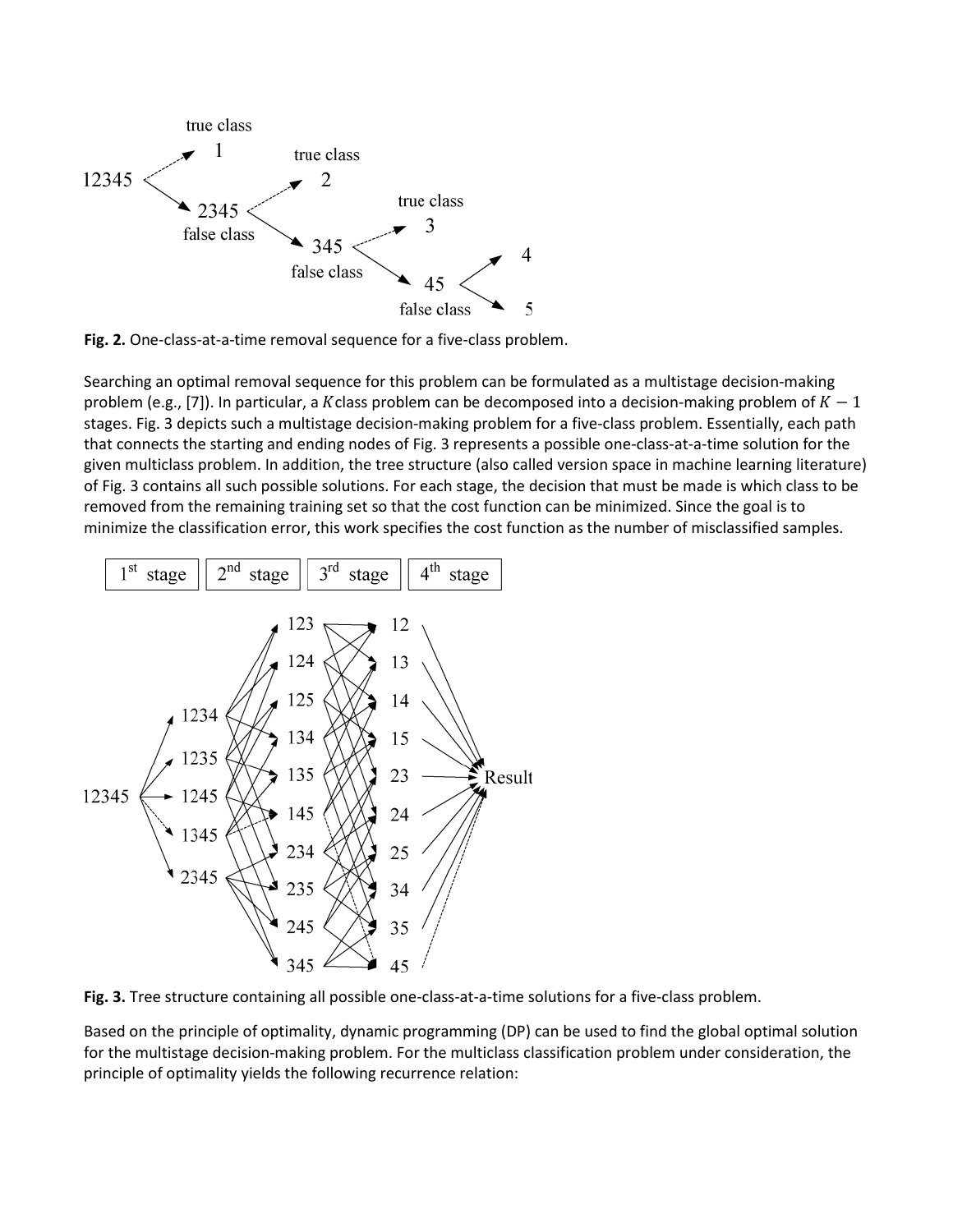$$
J^*(\mathcal{C}_p^M) = \min_q [J(\mathcal{C}_p^M \rightarrow (\mathcal{C}_p^M - \mathcal{C}_{pq}^M))
$$
  
+ 
$$
J^*(\mathcal{C}_p^M - \mathcal{C}_{pq}^M)](1)
$$
 (1)

for  $M = 3,4,... K$ . Here, the asterisk indicates that the function has been optimized and thus has the optimal value. In addition,  $\mathcal{C}^M_p$  represents the  $p$ th combination of Mclasses from the  $K$ classes of  $C$ ,  $\mathcal{C}^M_{pq}$  is the  $q$ th member class of  $C_p^M$ , and  $J^*(C_p^M)$  and  $J^*(C_p^M - C_{pq}^M)$  are the costs associated with the optimal one-class-at-atime removal sequences for  $C_p^M$  and  $C_p^M - C_{pq}^M$ , respectively. Also, the term  $J(C_p^M \to (C_p^M - C_{pq}^M))$  is the cost associated with the operation of classifying  $C_p^M$  into  $C_p^M - C_{pq}^M$  and  $C_{pq}^M$ . Since the last decision for the proposed one-class-at-a-time approach is to remove a class from a three-class problem, the solution process is initiated by setting *M* equal to 3. As a result,  $(1)$  can be written as

$$
J^*(C_p^3) = \min_q [J(C_p^3 \to (C_p^3 - C_{pq}^3)) + J^*(C_p^3 - C_{pq}^3)].
$$
\n(2)

After removing  $C_{pq}^3$  from  $C_p^3$ ,  $C_p^3 - C_{pq}^3$  contains only two classes. As a result,  $J^*(C_p^3 - C_{pq}^3)$  can be determined by separating every possible set of  $C_i$  and  $C_j$  for  $i, j = 1, ..., K$  and  $i > j$ . Note that the 1-a-1 method also solves the same classification problems.

By applying the recurrence relation recursively, the solution procedure is continued until  $M = K$ . When  $M = K$ , [\(1\)](https://ieeexplore.ieee.org/document/#deqn1) can be written as

$$
J^*(\mathcal{C}_p^K) = \min_q [J(\mathcal{C}_p^K \rightarrow (\mathcal{C}_p^K - \mathcal{C}_{pq}^K))
$$
  
+ 
$$
J^*(\mathcal{C}_p^K - \mathcal{C}_{pq}^K)].
$$
 (3)

Note that there is only one possible  $\pmb{C}_p^K$ , which is the union of all classes, that is,  $\pmb{C}$ . Therefore, <u>(3)</u> can be rewritten as

$$
J^*(\mathbf{C}) = \min_q [J(\mathbf{C} \to \overline{\mathbf{C}}_q) + J^*(\overline{\mathbf{C}}_q)] \tag{4}
$$

with  $q = 1, ..., K$ . Note that the binary classifiers associated with  $J(\mathbf{C} \to \overline{\mathbf{C}_q})$  are identical to those employed by the 1-a-a method.

The results demonstrate that the binary classifiers developed by the conventional 1-a-a and 1-a-1 methods are only a subset of the classifiers used by the proposed approach. For example, for the five-class problem of Fig. 3, the classifiers employed by the 1-a-1 correspond to the rightmost arrows, whereas the leftmost arrows represent the binary classifiers used by the 1-a-a method.

A distinct advantage of DP, compared with other optimization strategies such as a genetic algorithm, is that it guarantees a global optimal solution. Therefore, if the one-class-at-a-time requirement is relaxed, DP can find better solutions. The tradeoff is that the number of possible solutions increases dramatically with the number of classes and the problem then may become computationally too intensive to solve. The proposed approach represents a compromise between computational cost and classification accuracy.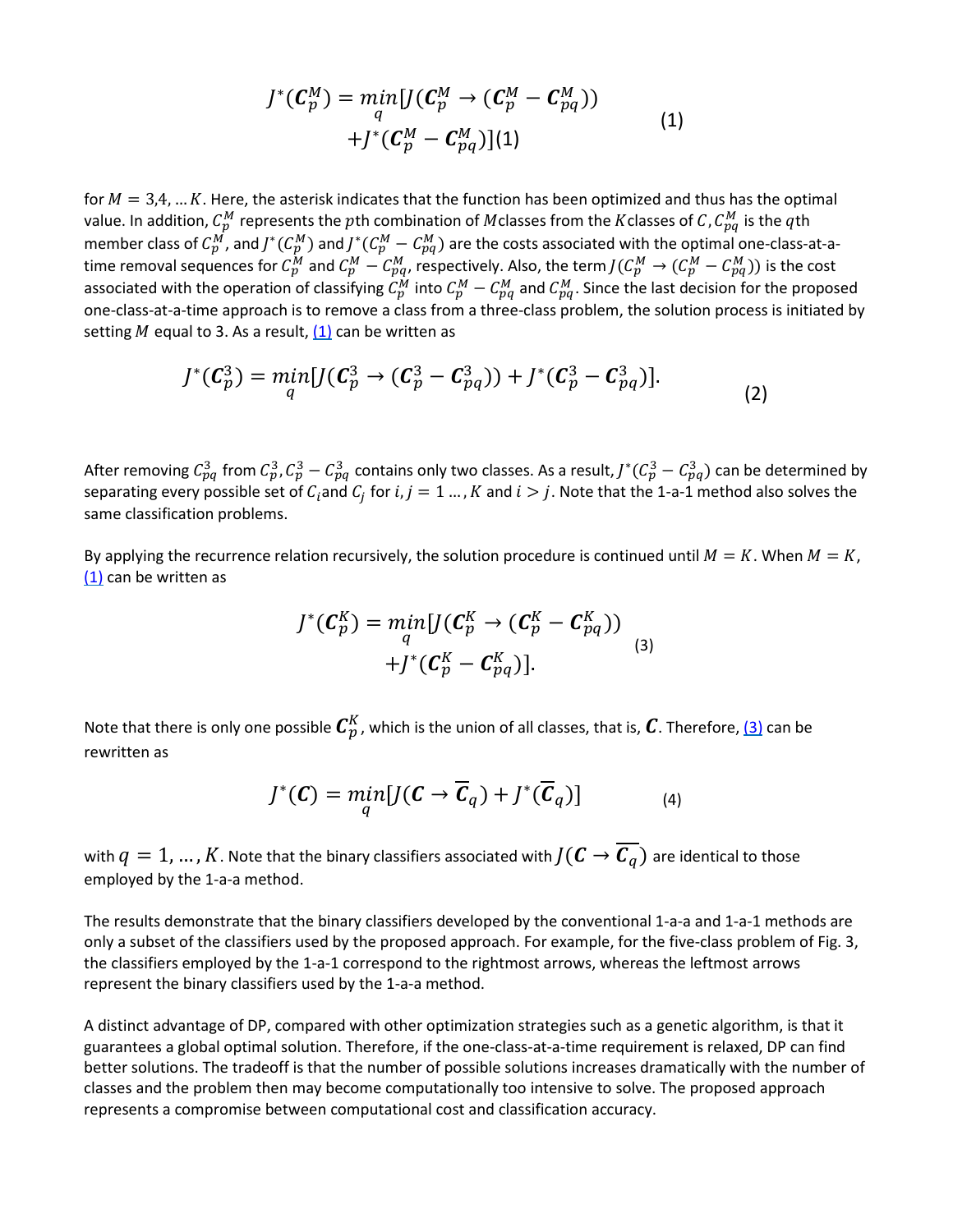## SECTION III. Two Variations of the Proposed Approach

#### A. A Suboptimal Version of the Proposed Approach

By searching the entire solution space systematically, DP guarantees global optimality for the one-class-at-atime removal sequence. However, to perform such a search, it can be shown that the number of converted two-

class problems is  $\sum_{i=0} \binom{K}{K-i}$  $K-3$  $\binom{K}{K-i}(K-i) + \binom{K}{2}$ . This number increases rapidly with the number of classes  $K$ hindering the application of the proposed approach to problems with a large number of classes.

To address this "curse of dimensionality" difficulty, this work proposes a suboptimal approach by applying the one-class-at-a-time decomposition only to a subset of  $C$  and uses the conventional 1-a-1 method to classify the remaining classes. The specific steps of this suboptimal approach are as follows.

- 1. Based upon the available computing power, determine the number of classes that is computationally feasible for the proposed approach. Let this number be  $M$ .
- 2. Apply the 1-a-1 method to the given  $K$ -class problem.
- 3. For every  $M$  -class subset of the given K classes, determine the number of internal classification errors, which is the number of training samples that are incorrectly assigned to a class that belongs to the same  $M$ -class subset.
- 4. Find the  $M$ -class subset that has the largest number of internal classification errors. Denote this set of  $M$ classes as  $\widetilde{\mathcal{C}}^M.$  The union of the remaining classes is, therefore,  $\mathcal{C}-\widetilde{\mathcal{C}}^M.$
- 5. Apply the proposed one-class-at-a-time approach to decompose *C*˜*M*.
- 6. To classify a sample, the 1-a-1 method is used first. The classification result is accepted provided that the sample is assigned to one of the classes of  $\mathcal{C}-\widetilde{\mathcal{C}}^M.$  Otherwise, the sample is classified again by using the one-class-at-a-time removal sequence developed in step 5).

This technique does not guarantee a true optimal solution since it disregards the errors of assigning  $\widetilde{\mathcal{C}}^M$  samples to  ${\cal C}-\widetilde{\cal C}^M$  and the errors of misclassifying  ${\cal C}-\widetilde{\cal C}^M$  samples to  $\widetilde{\cal C}^M.$  However, by replacing the 1-a-1 method with the proposed decomposition approach for classifying  $\widetilde{\mathcal{C}}^{M}$  (which has the largest internal classification error among all the  $M$  -class subset), it is expected that the number of internal classification errors of  $\widetilde{\mathcal{C}}^M$  can be reduced, thus effectively improving the overall classification accuracy.

#### B. Building a Committee Machine

Based on the fusion of multiple classifiers, it has been shown that a committee machine can provide higher classification accuracy than an individual classifier (e.g., [8] and [9]). As an example, the 1-a-1 method is essentially a committee machine with  $K(K-1)/2$  binary classifier members. Thereafter, the symbol  $B(i,j)$  is used to represent such a binary classifier that is trained to classify  $C_i$  and  $C_i$ .

As described in Section I, one weakness of the 1-a-1 method is the ineffective decision problem, which occurs when trying to use a classifier  $B(i,j)$  to classify samples that do not belong to  $C_i$  or  $C_j$ . The goal of this subsection is to introduce a new committee machine to resolve the ineffective decision problem by using the one-class-at-at-a-time technique.

Let  $S_{ij}$  represent the one-class-at-a-time removal sequence that has  $B(i,j)$  as its final classifier. The basic idea of this new committee machine is to use the first  $K-2$  binary classifiers of  $S_{ij}$  to "filter out" samples that do not belong to  $C_i$  or  $C_i$ . By requiring  $C_i$  and  $C_i$  to be the last two classes to be processed, the removal sequence  $S_{ij}$  can be determined by rewriting the recurrence relation of  $(1)$  as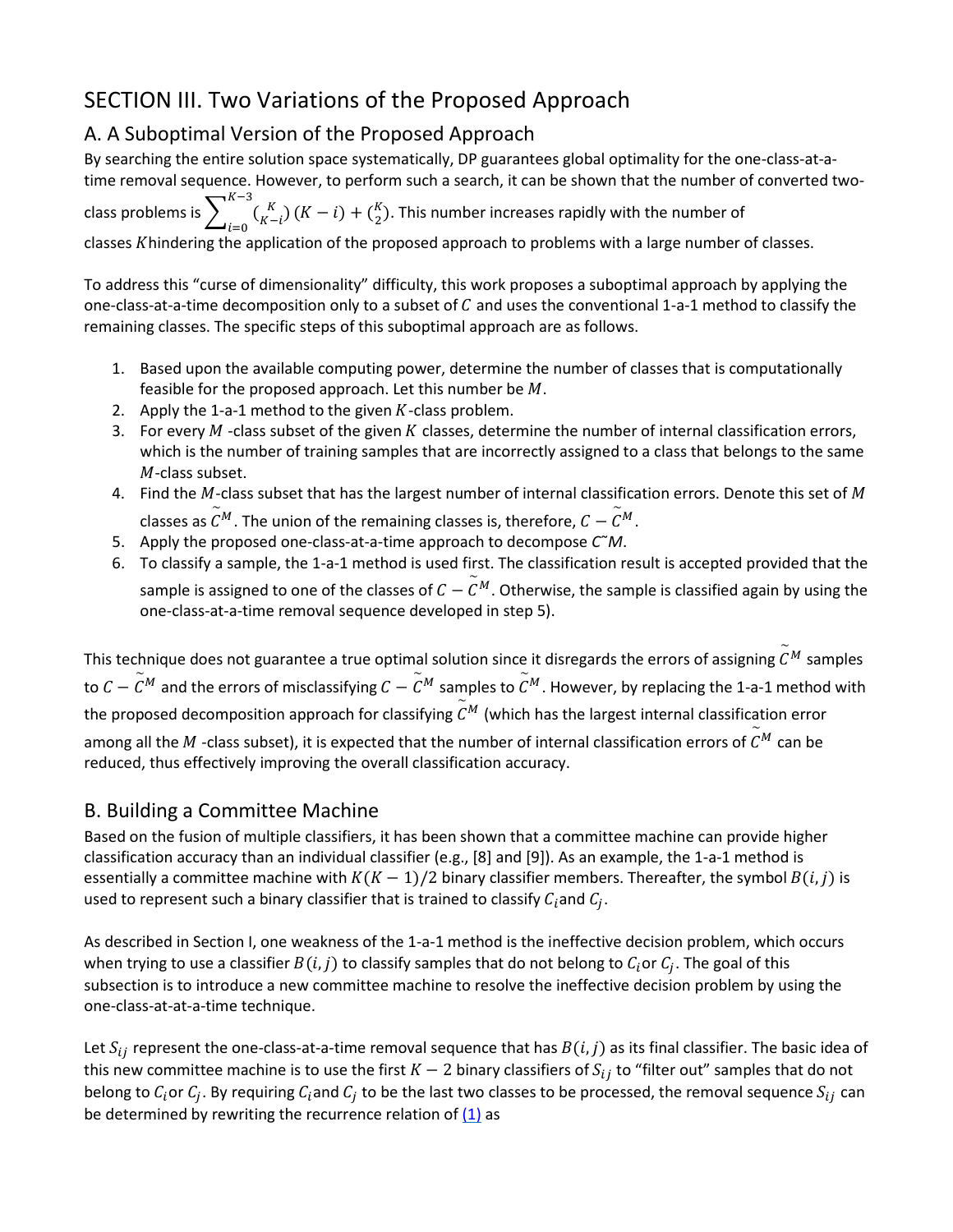$$
J^*(\mathcal{C}_p^{M(i,j)}) = \min_{q} [J(\mathcal{C}_p^{M(i,j)} \to (\mathcal{C}_p^{M(i,j)} - \mathcal{C}_{pq}^{M(i,j)})) + J^*(\mathcal{C}_p^{M(i,j)} - \mathcal{C}_{pq}^{M(i,j)})]
$$
(5)

for  $M=4,...K$ . The definition of  $C_p^{M(l,J)}$  is similar to  $C_p^M$  except that  $C_p^{M(l,J)}$  must contain  $C_i$ and  $C_j$ . Similarly,  $C_p^{M(i,j)}$  is the  $q$ th member class of  $C_p^{M(i,j)}$ . Note that  $C_p^{M(i,j)}\neq C_i$  or  $C_j$  since  $C_i$ and  $C_j$  have to be the last two classes to be classified.

To initiate the recurrence relation of  $(5)$  for a particular set of i and j, the following results are first set up for  $k = 1 \dots, K$ ,  $k \neq j$ , and  $k \neq i$ :

$$
J^*((C_i \cup C_j \cup C_k)) = J((C_i \cup C_j \cup C_k) \rightarrow (C_i \cup C_j))
$$
  
+J(C\_i \cup C\_j). (6)

This yields  $J^*(C_p^{M(i,j)}-C_{pq}^{M(i,j)})$  for  $M=4$ . Relation <u>(5)</u> can then be applied recursively until  $M=K$ .

The proposed committee machine uses the same set of classifiers  $B(i, j)$  as the 1-a-1 method. However, instead of using  $B(i,j)$  directly, the committee machine uses  $S_{ij}$  to determine the "effectiveness" of  $B(i,j)$ 's decision. In particular, the first  $K-2$  classifiers of  $S_{ij}$  can be viewed as a  $\overline{C_{ij}}$  sample filter, which can prevent  $B(i,j)$  from processing  $\overline{C_{ij}}$  samples. Therefore, in this committee machine, the classifier  $B(i,j)$  attends voting only when the sample is not assigned to other classes by  $S_{ij}$  before reaching classifier  $B(i,j)$ . Apparently, the reliability of this voting depends on the efficacy of  $S_{ij}$  in filtering  $C_{ij}$  samples. To evaluate its performance,  $S_{ij}$  is used to classify the entire training set and count the samples that actually enter the final classification stage of  $S_{ij}$ . Among these samples, the ratio of  $\overline{C_{ij}}$  samples is computed and denoted as *wij*. Since this ratio characterizes the likelihood of an "ineffective decision", the weighting coefficient for  $B(i,j)$ 's voting is chosen as 1−*wij*. Finally, the membership of a sample is determined by counting the weighted votes from all the binary classifiers of  $B(i, j)$ .

In performing a classification, the basic version of the proposed approach uses  $K - 1$  binary classifiers. In contrast, with  $K(K-1)/2$  members, the committee machine version of the proposed approach uses  $K(K-1)/2$  $1$ <sup>2</sup>/2 binary classifiers. As a result, the computational requirement will increase proportionally. This factor should be taken into consideration when implementing the proposed committee machine approach for realtime classification tasks.

#### SECTION IV. Experimental Results

The first part of this section compares the approach developed in Section II with three conventional methods by using them to solve ten real-world problems obtained from the University of California at Irvine, Irvine, repository of machine learning databases and domain theories [10]. The contents of these ten data sets are summarized in Table I.

| <b>Dataset</b> | <b>Number of Samples</b> | <b>Number of Classes</b> | Number of Features |
|----------------|--------------------------|--------------------------|--------------------|
| Iris           | 150                      |                          |                    |
| Balance-scale  | 625                      |                          | 4                  |
| Lymphography   | 148                      | $\Lambda$                | 18                 |
| Hypothyroid    | 3372                     | Δ                        | 28                 |

**Table I** Summary of the Tested Data Sets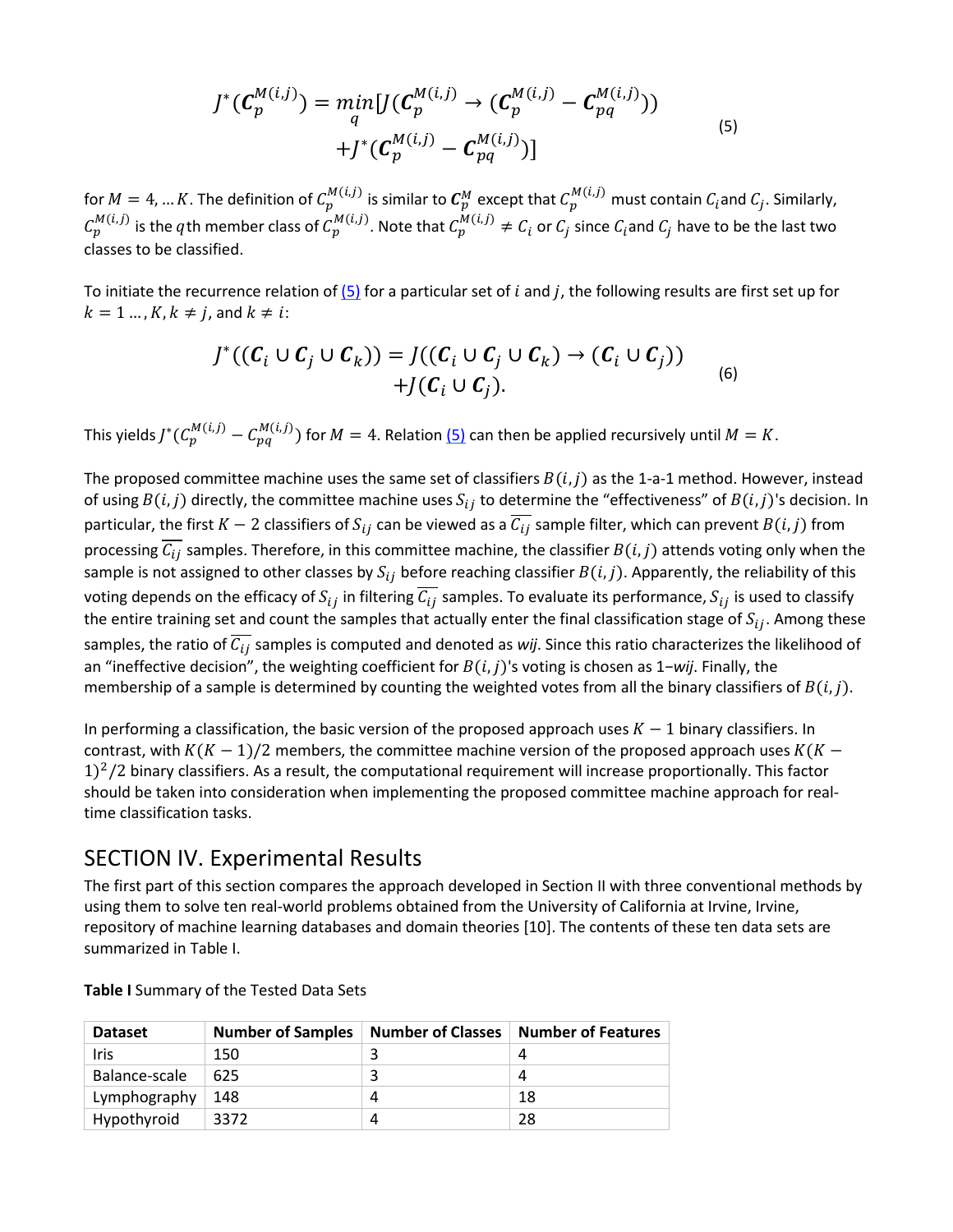| Vehicle        | 846   | 4  | 18 |
|----------------|-------|----|----|
| Car-evaluation | 1728  | 4  | 6  |
| Satimage       | 6435  | 6  | 36 |
| Glass          | 214   | 6  | 9  |
| Segmentation   | 2310  | 7  | 18 |
| Yeast          | 1484  | 10 | 8  |
| Pendigits      | 10992 | 10 | 16 |
| Vowel          | 990   | 11 | 10 |
| Krk            | 28056 | 18 | 6  |

**Table II** Classification Accuracy and Computational Cost of the Single Classifier

| Dataset        | <b>Classification Accuracy</b> | Computing Time (sec) |
|----------------|--------------------------------|----------------------|
| Iris           | 96.67±4.43                     | 2.2                  |
| Balance-scale  | 90.64±3.47                     | 13.5                 |
| Lymphography   | 82.50±8.94                     | 3.5                  |
| Hypothyroid    | $96.50 \pm 1.13$               | 188.8                |
| Vehicle        | 80.52±4.10                     | 40.5                 |
| Car-evaluation | 92.30±1.77                     | 54.9                 |
| Satimage       | 86.21±1.29                     | 232.2                |
| Glass          | 64.33±10.05                    | 6.4                  |
| Segmentation   | $93.13 \pm 1.73$               | 117.0                |
| Yeast          | $56.22 \pm 3.57$               | 65.2                 |
| Pendigits      | 94.66±0.70                     | 513.9                |
| Vowel          | 73.18±3.97                     | 128.7                |
| Krk            | 39.61±0.93                     | 2462.8               |

In testing these methods, the multilayered perceptron (MLP) is chosen as the base classifier [11]–[12][13]. The numbers of hidden layers and units are chosen as one and five, respectively. No effort has been made to optimize the structure of the MLP. The initial weights are generated randomly from a uniform distribution between 0–0.1. The MLP error measure is chosen as the conventional mean square error with the error defined as the difference between the desired and actual outputs. In this study, the MLP is trained by adaptive boosting (AdaBoost) [14]. The reason for using AdaBoost is that many empirical studies have shown that it can significantly improve the performance of the neural classifiers and is relatively insensitive to overfitting (e.g., [15]).

In comparing the tested methods, the data set is divided into training, validation and testing subsets with an 8:1:1 ratio. The training subset is used to adjust the connection weights of the MLP. The validation subset is used by the early-stop technique to avoid overfitting. The testing subset is used to characterize the generalization accuracy of the MLP. For the sake of reliability, the training process is repeated 100 times by using randomly partitioned training, validation, and testing subsets. This paper reports the average of the testing subset classification accuracy.

The experimental studies were performed using an AMD XP 1700+ based PC. To set up the basis for comparisons, the problems were first solved using a single MLP. Table II presents the means of the classification accuracy and the computing times averaged from 100 trials for each data set. Here, the classification accuracy is defined as the percentage of the correctly classified testing samples. Table III summarizes the means and the standard deviations of the classification accuracy associated with the three decomposition methods. By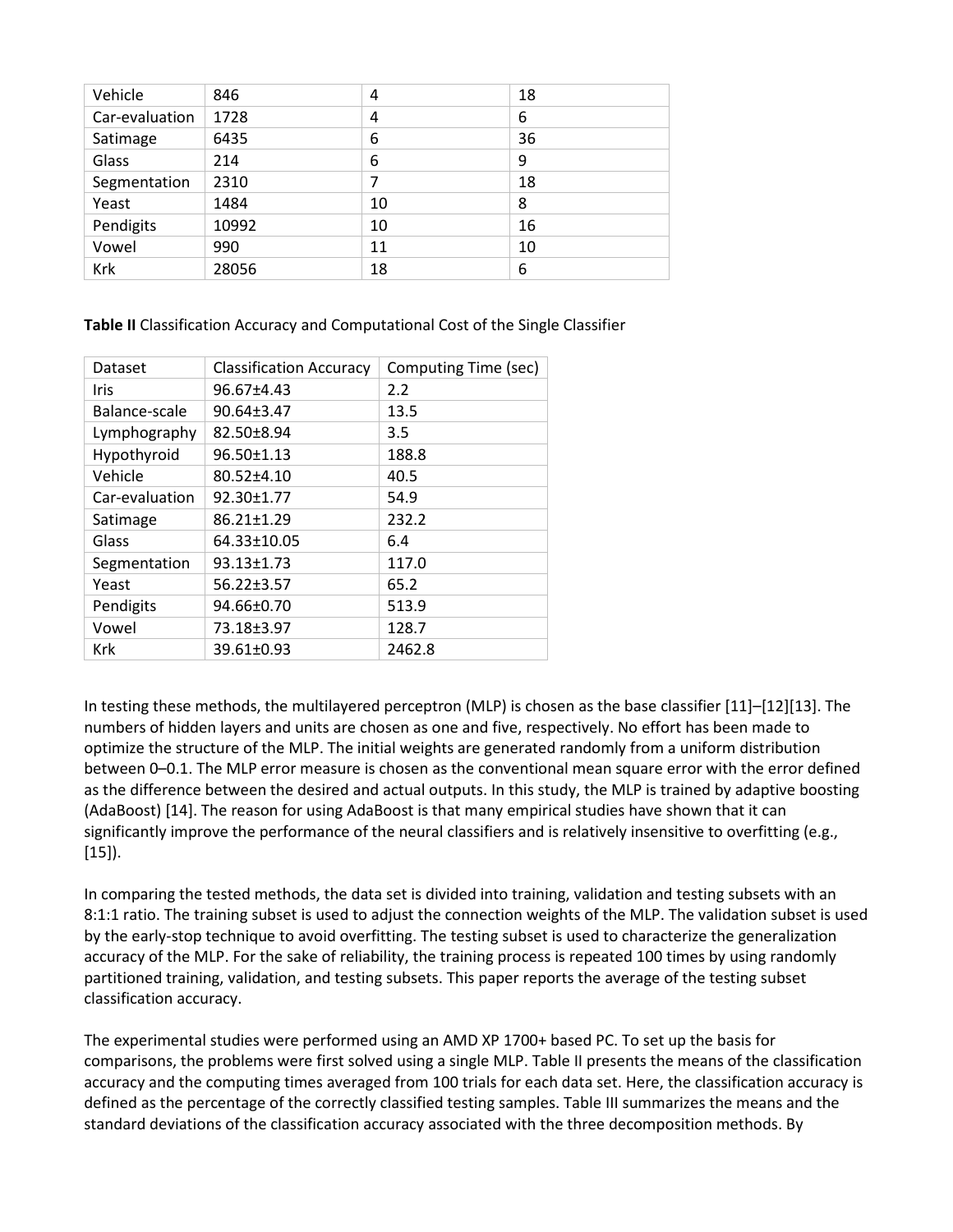comparing these results with the results of the single classifier of Table II, it can be seen that the 1-a-a method achieves higher accuracy in six of the ten tested problems and the 1-a-1 method gives a smaller classification error in seven of the ten problems. In contrast, the proposed approach outperforms the single classifier method in all of the tested problems. In addition, the proposed approach has the smallest classification error in all but the last tested problem.

| Data set       | <b>Tested Methods</b> |             |             |
|----------------|-----------------------|-------------|-------------|
|                | $1-a-a$               | $1 - a - 1$ | 1-at-a-time |
| Iris           | 95.81±5.23            | 95.53±5.59  | 96.67±4.43  |
| Balance-scale  | 94.42±3.06            | 95.21±2.98  | 95.89±2.76  |
| Lymphography   | 83.18±8.71            | 82.54±8.82  | 83.21±9.05  |
| Hypothyroid    | 94.93±1.01            | 96.13±1.39  | 96.88±0.81  |
| Vehicle        | 81.02±3.86            | 81.93±3.71  | 82.43±4.14  |
| Car-evaluation | 97.82±1.11            | 97.62±1.36  | 98.05±1.06  |
| Satimage       | 89.85±1.27            | 90.81±1.11  | 90.95±1.17  |
| Glass          | 45.64±12.29           | 61.33±10.04 | 66.00±9.41  |
| Segmentation   | 96.50±1.13            | 96.39±1.33  | 97.01±1.14  |
| Yeast          | 50.86±1.42            | 57.41±2.95  | 56.38±5.78  |

**Table III** Summary of Classification Accuracy for the Tested Classification Problem  $(K = 10)$ 

To compare the computational cost, Table IV summarizes the computing time ratio of the three decomposition methods. Here, the computing time ratio is defined as the ratio of computing time of the tested decomposition method to the computing time of the single MLP. As expected, among the four tested methods, the proposed approach is computationally least efficient. In addition, as shown in Table IV, the computational cost of the proposed approach increases rapidly with the dimension of the classification problem. For example, for the tenclass yeast problem, the computing time of the proposed approach is three orders of magnitude larger than that of the single classifier. In contrast, computationally, the 1-a-a and 1-a-1 methods are only about four times slower than the single classifier.

**Table IV** Summary of Computing Time Ratio with Respect to Single Classifier Approach  $(K = 10)$ 

| Data set       | <b>Tested Methods</b> |             |             |
|----------------|-----------------------|-------------|-------------|
|                | $1-a-a$               | $1 - a - 1$ | 1-at-a-time |
| Iris           | 1.5                   | 2.9         | 4.3         |
| Balance-scale  | 5.2                   | 3.6         | 8.7         |
| Lymphography   | 3.1                   | 6.6         | 16.2        |
| Hypothyroid    | 2.1                   | 2.6         | 10.7        |
| Vehicle        | 2.3                   | 3.6         | 14.3        |
| Car-evaluation | 2.9                   | 7.3         | 24.6        |
| Satimage       | 6.0                   | 21.0        | 197.0       |
| Glass          | 2.1                   | 2.7         | 50.1        |
| Segmentation   | 3.0                   | 7.3         | 210.5       |
| Yeast          | 3.7                   | 4.0         | 1180.9      |

In responding to this difficulty, the partial decomposition technique is tested on the last four problems of Table I for which the number of classes is ten or greater. In applying the technique, the number of classes to be decomposed  $M$  is chosen as 3, 4, 5, and 6. In addition, since the basic version of the proposed approach is less accurate than the 1-a-1 method in dealing with the ten-class yeast problem, the proposed committee machine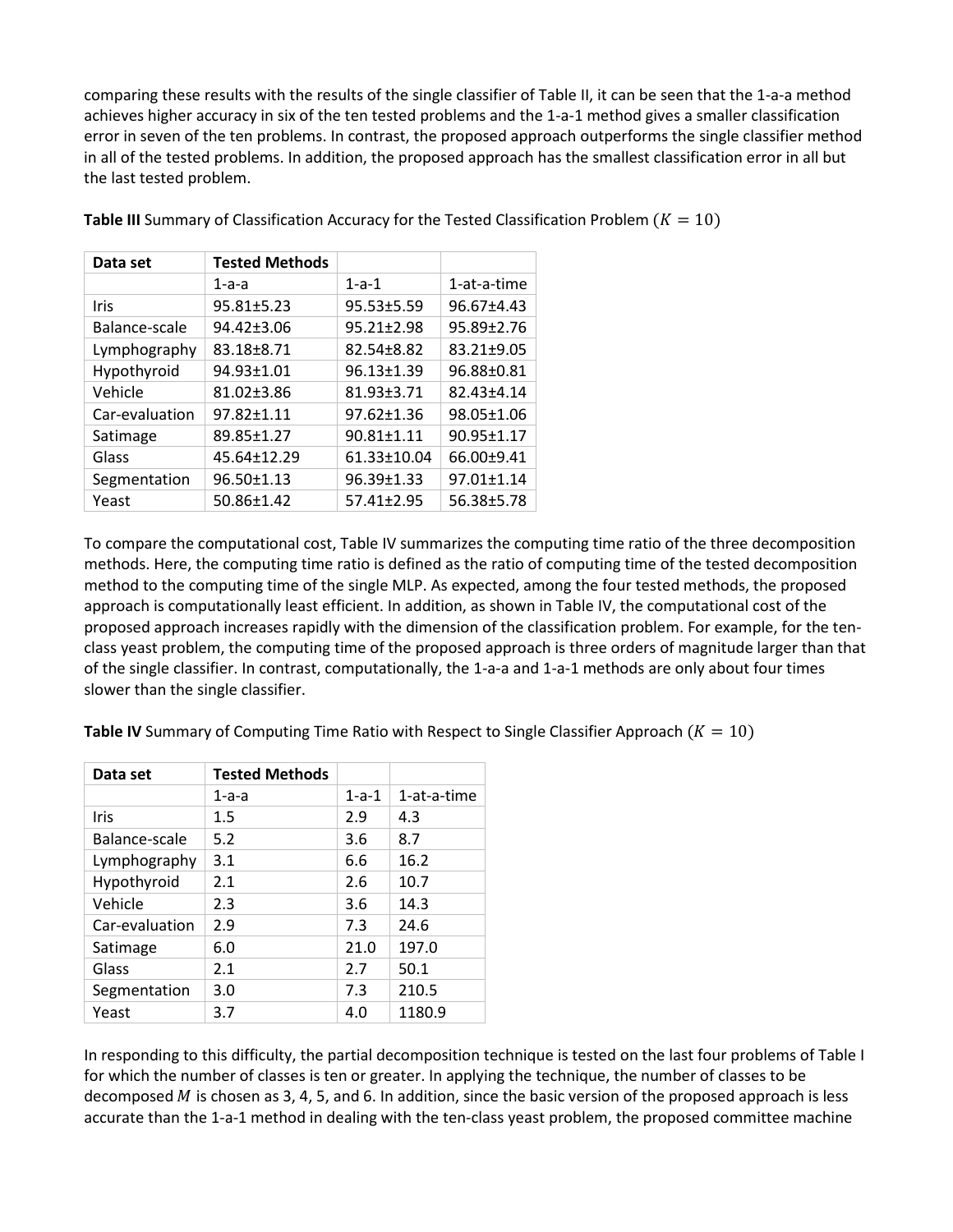method is employed in this part of the experiments. The resulting classification accuracies and computing time ratios are summarized in Tables V and VI, respectively.

As shown in Table V, even with partial decomposition, the proposed suboptimal one-class-at-a-time approach outperforms the 1-a-1 method in all four problems. As  $M$  increases, the classification accuracy improves. Also, as shown in Table VI, the computational cost also increases with *M*. However, with the partial decomposition, this cost has been reduced significantly. For example, for the ten-class yeast problem, the partial decomposition reduces the computing time ratio from 1180.9 to 36.15 (for *M*=6 or better), demonstrating the effectiveness of the partial decomposition.

#### SECTION V. Conclusion

**Table V** Summary of Classification Accuracy for the Tested Classification Problem  $(K = 10)$ 

| <b>Dataset</b> |                  |                     | <b>Method</b>    |                          |                  |
|----------------|------------------|---------------------|------------------|--------------------------|------------------|
|                | $1 - a - 1$      | One-class-at-a-time |                  | <b>Committee Machine</b> |                  |
|                |                  | $M = 3$             | $M = 4$          | $M = 5$                  | $M=6$            |
| Yeast          | 58.09±3.85       | 58.10±3.82          | 58.24±3.86       | $58.42 \pm 3.69$         | 58.58±3.72       |
| Pendigit       | 98.55±0.39       | 98.57±0.38          | 98.78±0.34       | 98.95±0.30               | 99.07±0.29       |
| Vowel          | 84.74+4.57       | 85.08±4.60          | 87.19+4.17       | 88.59+3.74               | $90.23 \pm 3.43$ |
| Krk            | $50.50 \pm 0.77$ | $50.36 \pm 0.76$    | $50.70 \pm 0.75$ | $50.84 \pm 0.79$         | 51.06±0.80       |

**Table VI** Summary of Computing Time Ratio with Respect to Single Classifier Approach  $(K = 10)$ 

| <b>Dataset</b> |             |                     | <b>Method</b> |                          |       |
|----------------|-------------|---------------------|---------------|--------------------------|-------|
|                | $1 - a - 1$ | One-class-at-a-time |               | <b>Committee Machine</b> |       |
|                |             | $M=3$               | $M=4$         | $M=5$                    | $M=6$ |
| Yeast          | 2.67        | 3.43                | 7.45          | 16.60                    | 36.15 |
| Pendigit       | 2.44        | 3.67                | 6.19          | 14.73                    | 37.91 |
| Vowel          | 3.30        | 3.65                | 6.4           | 12.95                    | 38.14 |
| Krk            | 2.88        | 3.20                | 4.32          | 6.98                     | 13.56 |

This paper proposes a one-class-at-a-time method to decompose a multiclass problem into a number of twoclass problems. In particular, the basic version of the proposed approach splits a Kclass problem into  $K - 1$  twoclass problems. The planning of the one-class-at-a-time removal sequence is formulated as a multistage decision-making problem, which is then solved using dynamic programming.

To reduce the computational cost of the proposed approach, which increases rapidly with the number of classes, a partial decomposition technique is introduced to determine the suboptimal solution. By using the oneclass-at-a-time removal sequence to alleviate the ineffective decision problem, this paper also develops a committee machine framework to improve the classification accuracy.

Experimental results show that the proposed approach consistently provides higher classification accuracy than the conventional single classifier 1-a-a and 1-a-1 methods when the number of classes is less than ten. However, for a tested ten-class problem, the computational cost of the proposed approach is three orders of magnitude larger than that of the single classifier method. By applying the partial decomposition technique, this computational cost can be reduced by a factor of about 30 or better. In addition, with the assistance of the proposed committee machine framework, the suboptimal solution produced by the partial decomposition technique provides better classification accuracy than conventional methods.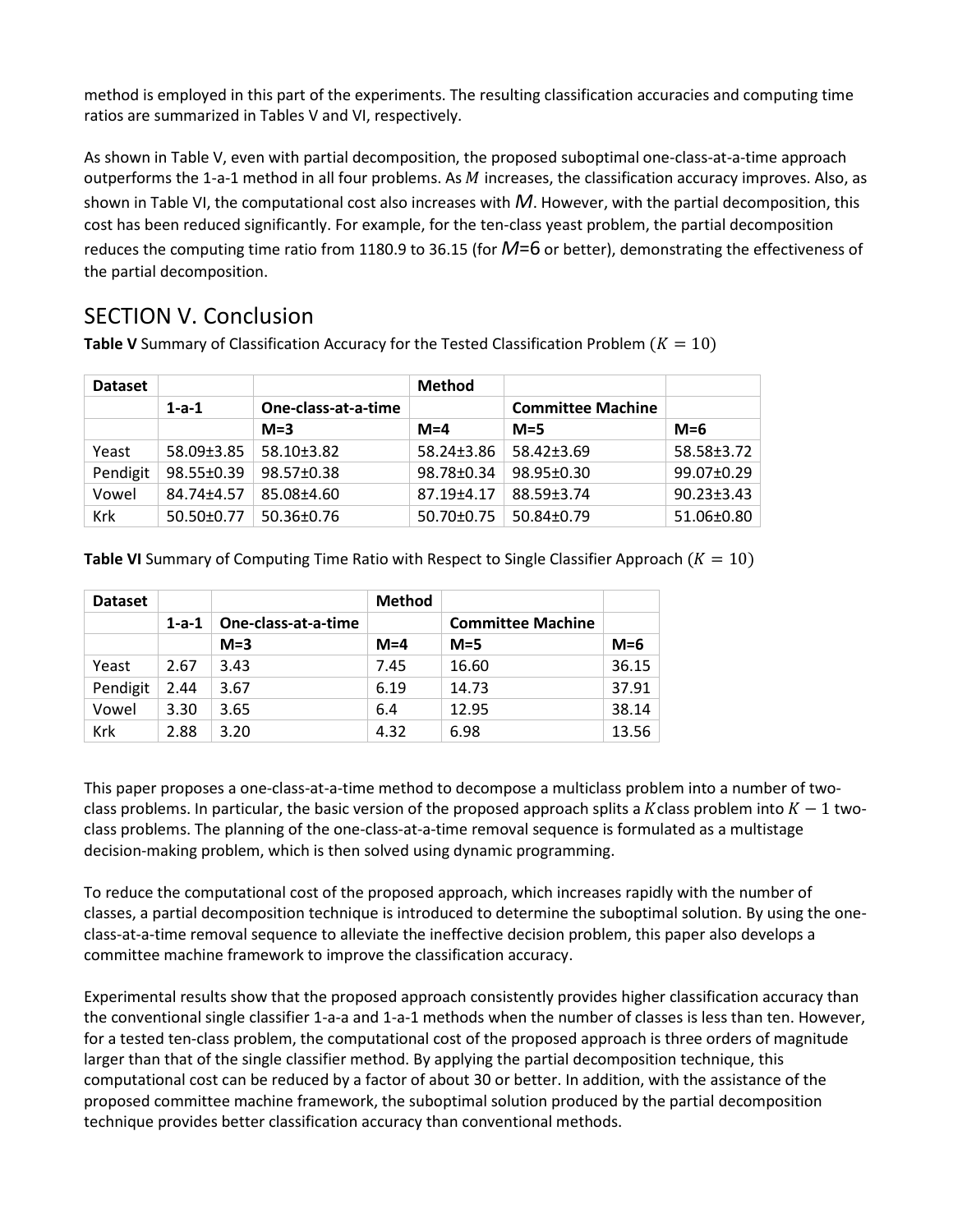#### References

- **1.** T. G. Dietterich, G. Bakiri, "Solving multiclass learning problems via error-correcting output codes", *J. Artif. Intell. Res.*, vol. 2, pp. 263-286, 1995.
- **2.** V. Guruswami, A. Sahal, "Multiclass learning boosting and error-correcting codes", *Proc. 12th Annu. Conf. Comput. Learning Theory*, pp. 145-155, 1999.
- **3.** J. A. Nossek, R. Eigenmann, G. Papoutsis, W. Utschick, "Classification systems based on neural networks", *Proc. 5th IEEE Int. Workshop Cellular Neural Netw. and Their Applications*, pp. 26-33, 1998.
- **4.** R. Anand, K. Mehrotra, C. K. Mohan, S. Ranka, "Efficient classification for multiclass problems using modular neural networks", *IEEE Trans. Neural Netw.*, vol. 6, no. 1, pp. 117-124, Jan. 1995.
- **5.** S. Knerr, L. Personnaz, G. Dreyfus, "Single-layer learning revisited: A stepwise procedure for building and training a neural network" in Neurocomputing: Algorithms Architectures and Applications, New York:Springer-Verlag, vol. F68, pp. 41-50, 1990.
- **6.** C.-W. Hsu, C.-J. Lin, "A comparison of methods for multiclass support vector machines", *IEEE Trans. Neural Netw.*, vol. 13, no. 2, pp. 415-425, Mar. 2002.
- **7.** D. E. Kirk, Optimal Control Theory, NJ, Englewood Cliffs:Prentice-Hall, 1970.
- A. Verikas, A. Lipnickas, K. Malmqvist, M. Bacauskiene, A. Gelzinis, "Soft combination of neural classifiers: A comparative study", *Pattern Recognit. Lett.*, vol. 20, pp. 429-444, Apr. 1999.
- **8.** L. Kuncheva, J. Bezdek, R. Duin, "Decision templates for multiple classifier fusion: an experimental comparison", *Pattern Recognit.*, vol. 34, pp. 299-314, 1999.
- **9.** C. L. Blake, C. J. Merz, *UCI Repository of Machine Learning Databases*, 1998, [online] Available: http://www.ics.uci.edu/~mlearn/ML-Reppository.html.
- A. Bortoletti, C. Di Fiore, S. Fanelli, P. Zellini, "A new class of quasi-Newtonian methods for optimal learning in MLP-networks", *IEEE Trans. Neural Netw.*, vol. 14, no. 2, pp. 263-273, Mar. 2003.
- B. Xiang, S. Q. Ding, T. H. Lee, "Geometrical interpretation and architecture selection of MLP", *IEEE Trans. Neural Netw.*, vol. 16, no. 1, pp. 84-96, Jan. 2005.
- C. Erdogmus, O. Fontenla-Romero, J. C. Principe, A. Alonso-Betanzos, E. Castillo, "Linear-least-squares initialization of multilayer perceptrons through backpropagation of the desired response", *IEEE Trans. Neural Netw.*, vol. 16, no. 2, pp. 325-337, Mar. 2005.
- **10.** Y. Freund, R. E. Schapire, "A decision-theoretic generalization of on-line learning and an application to boosting", *J. Comp. Syst. Sci.*, vol. 55, no. 1, pp. 119-139, 1997.
- **11.** H. Schwenk, Y. Bengio, "Boosting neural networks", *Neural Comput.*, vol. 12, no. 8, pp. 1869-1887, 2000.

#### Keywords

#### IEEE Keywords

Dynamic programming , Computational efficiency , Pattern recognition , Neural networks , Councils , Industrial engineering , Design methodology , Voting

#### INSPEC: Controlled Indexing

dynamic programming , learning (artificial intelligence) , neural nets , planning (artificial intelligence)

#### INSPEC: Non-Controlled Indexing

one-class-at-a-time removal sequence planning , multiclass classification problems , dynamic programming , committee machine , partial decomposition technique

#### Author Keywords

Dynamic programming , multiclass classification , pattern recognition